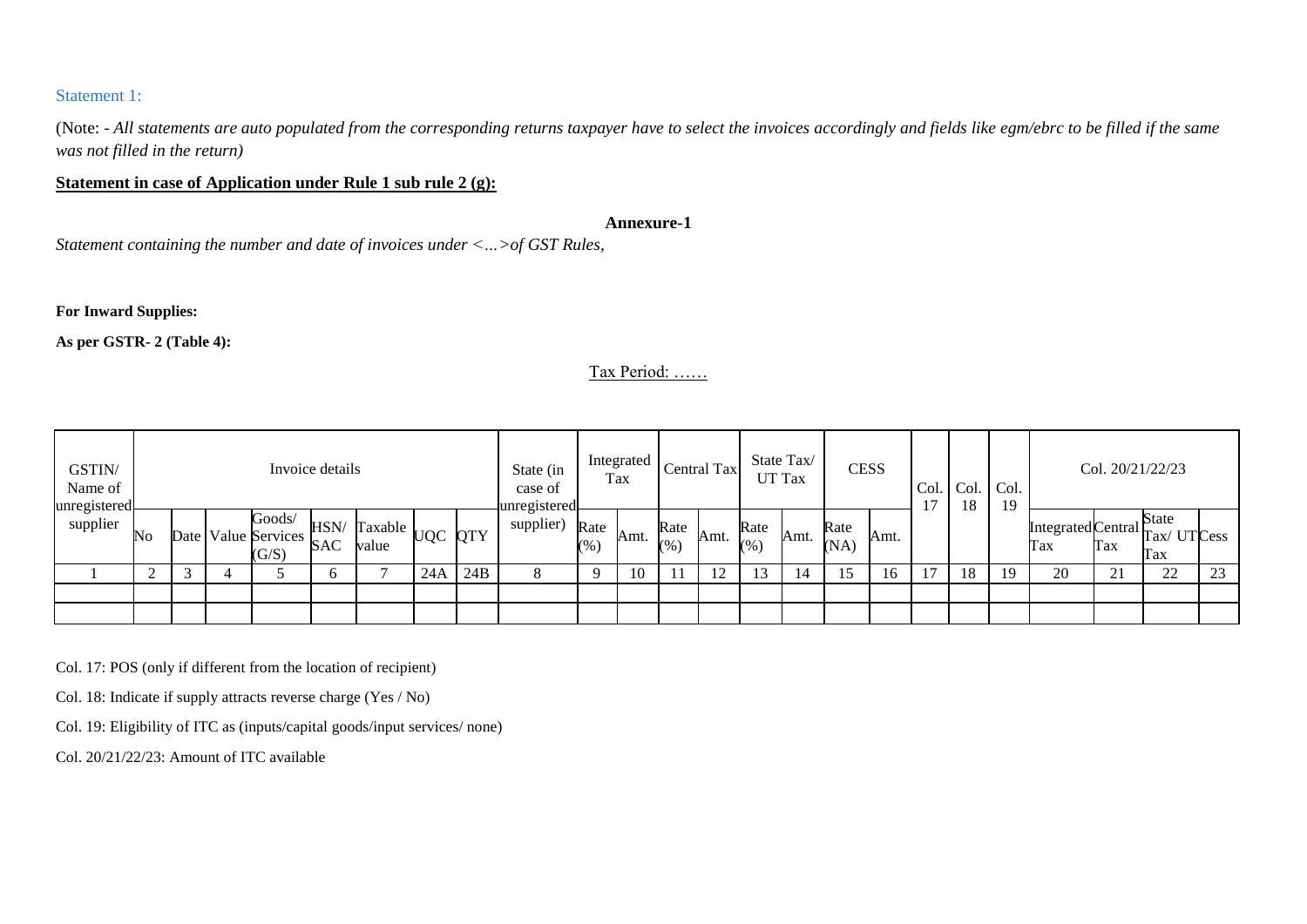### **For Outward Supplies:**

## **As per GSTR- 1 (Table 5):**

Tax Period: ……

|                      |     |      |       | Invoice details             |            |                                    |     |     | Integrated<br>Tax |     | Central Tax  |     |              | State Tax/UT<br>Tax | Cess         |     |    |    |    |                                                             |    |              |        |
|----------------------|-----|------|-------|-----------------------------|------------|------------------------------------|-----|-----|-------------------|-----|--------------|-----|--------------|---------------------|--------------|-----|----|----|----|-------------------------------------------------------------|----|--------------|--------|
| GSTIN/<br><b>UIN</b> | No. | Date | Value | Goods/<br>services<br>(G/S) | <b>SAC</b> | IVA Taxable   UQC   QTY 1<br>Value |     |     | Rate<br>(% )      | Amt | Rate<br>(% ) | Amt | Rate<br>(% ) | Amt                 | Rate<br>(NA) | Amt |    |    |    | Col. 16 Col. 17 Col. 18   Col. 19   Col. 20 Col. 21 Col. 22 |    |              |        |
|                      |     |      |       |                             |            |                                    | 23A | 23B |                   |     | 10           |     |              |                     | 14           |     | 16 | 17 | 18 | 19                                                          | 20 | $\sim$<br>∠. | $\cap$ |
|                      |     |      |       |                             |            |                                    |     |     |                   |     |              |     |              |                     |              |     |    |    |    |                                                             |    |              |        |

Col. 16: POS (only if different from the location of recipient)

Col. 17: Whether supply made to SEZ / SEZ developer (Yes / No)

Col. 18: Tax option for supplies made to SEZ / SEZ developer (With Integrated Tax/ Without Integrated Tax)

Col. 19: Deemed Exports (Yes/No)

Col. 20: whether supply attracts reverse charge (Yes / No)

Col. 21: Whether tax on this invoice is paid on provisional basis (Yes /No)

Col. 22: GSTIN of e-commerce operator (if applicable)

| Place | Signature of Authorized Signatory |
|-------|-----------------------------------|
| Date  | (Name)                            |
|       | Designation/Status                |
|       |                                   |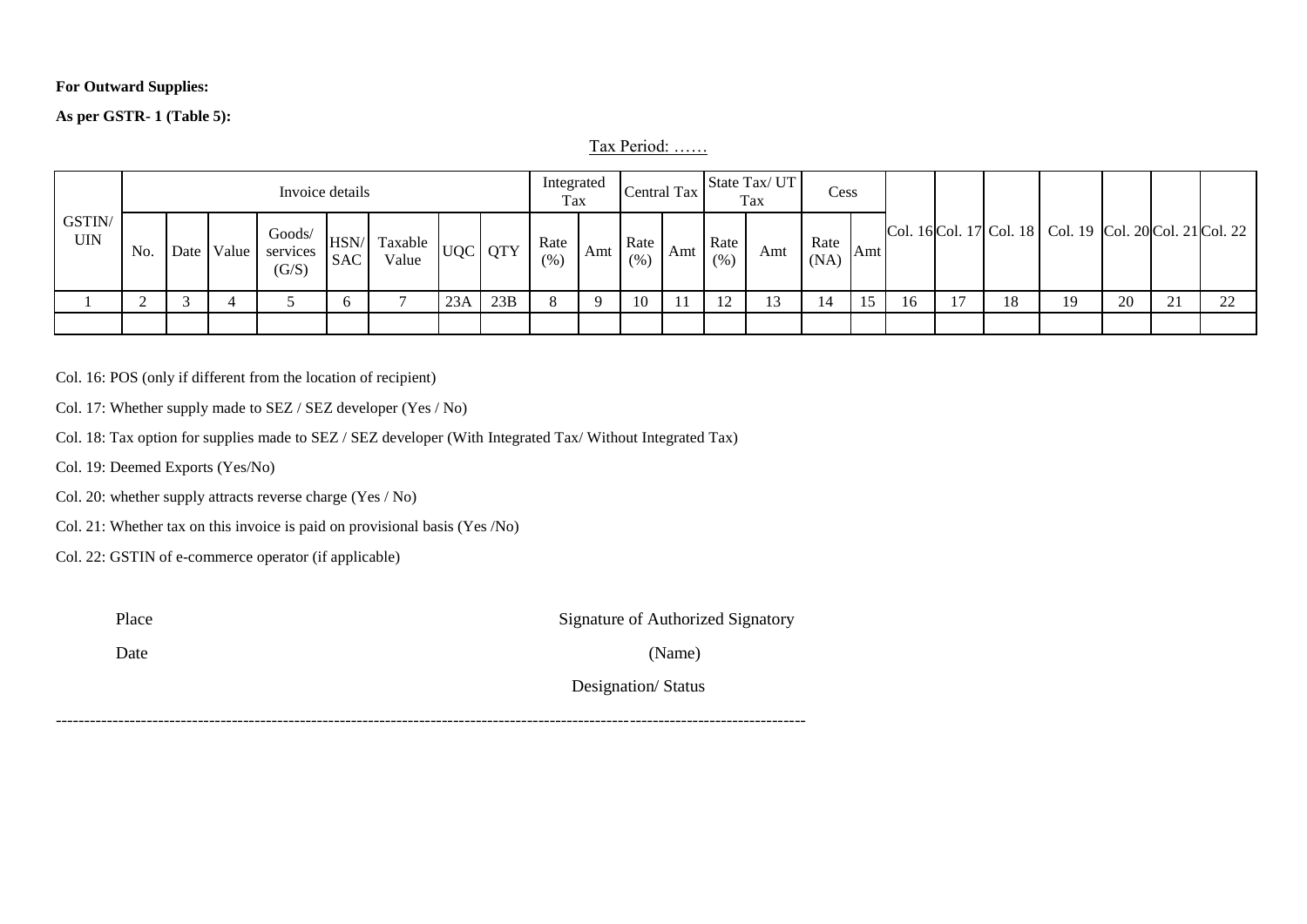# Statement 2:

# **Statement in case of Application under Rule 1 sub rule 2 (b) and (c):**

### **Exports with payment of Tax:**

Tax Period: ……

|     |      |       | Invoice                     |                    |            |            |                  | Shipping bill/Bill | of export |      |                           | Tax payment option           | Integrated Tax |               | Whether<br>tax on this<br>invoice is<br>paid on<br>provisional<br>basis<br>(Yes/No) | <b>EGM</b>        | <b>Details</b> | <b>BRC</b> /<br><b>FIRC</b> |      |
|-----|------|-------|-----------------------------|--------------------|------------|------------|------------------|--------------------|-----------|------|---------------------------|------------------------------|----------------|---------------|-------------------------------------------------------------------------------------|-------------------|----------------|-----------------------------|------|
| No. | Date | Value | Goods/<br>Services<br>(G/S) | HSN/<br><b>SAC</b> | <b>UQC</b> | <b>QTY</b> | Taxable<br>value | Port<br>Code       | No.       | Date | With<br>Integrated<br>Tax | Without<br>Integrated<br>Tax | Rate<br>(% )   | Amt.          |                                                                                     | <b>Ref</b><br>No. | Date           | No.                         | Date |
|     |      |       |                             |                    | 15A        | 15B        | 6                |                    | 8         |      | 10                        | 11                           | 12             | $\mathbf{13}$ | 14                                                                                  | 15C               | 15D            | 15E                         | 15F  |
|     |      |       |                             |                    |            |            |                  |                    |           |      |                           |                              |                |               |                                                                                     |                   |                |                             |      |

**(\* Shipping Bill and EGM are mandatory; – in case of goods;**

------------------------------------------------------------------------------------------------------------------------------------

**BRC/ FIRC details are mandatory– in case of Services)** 

Place Signature of Authorized Signatory

Date (Name)

Designation/ Status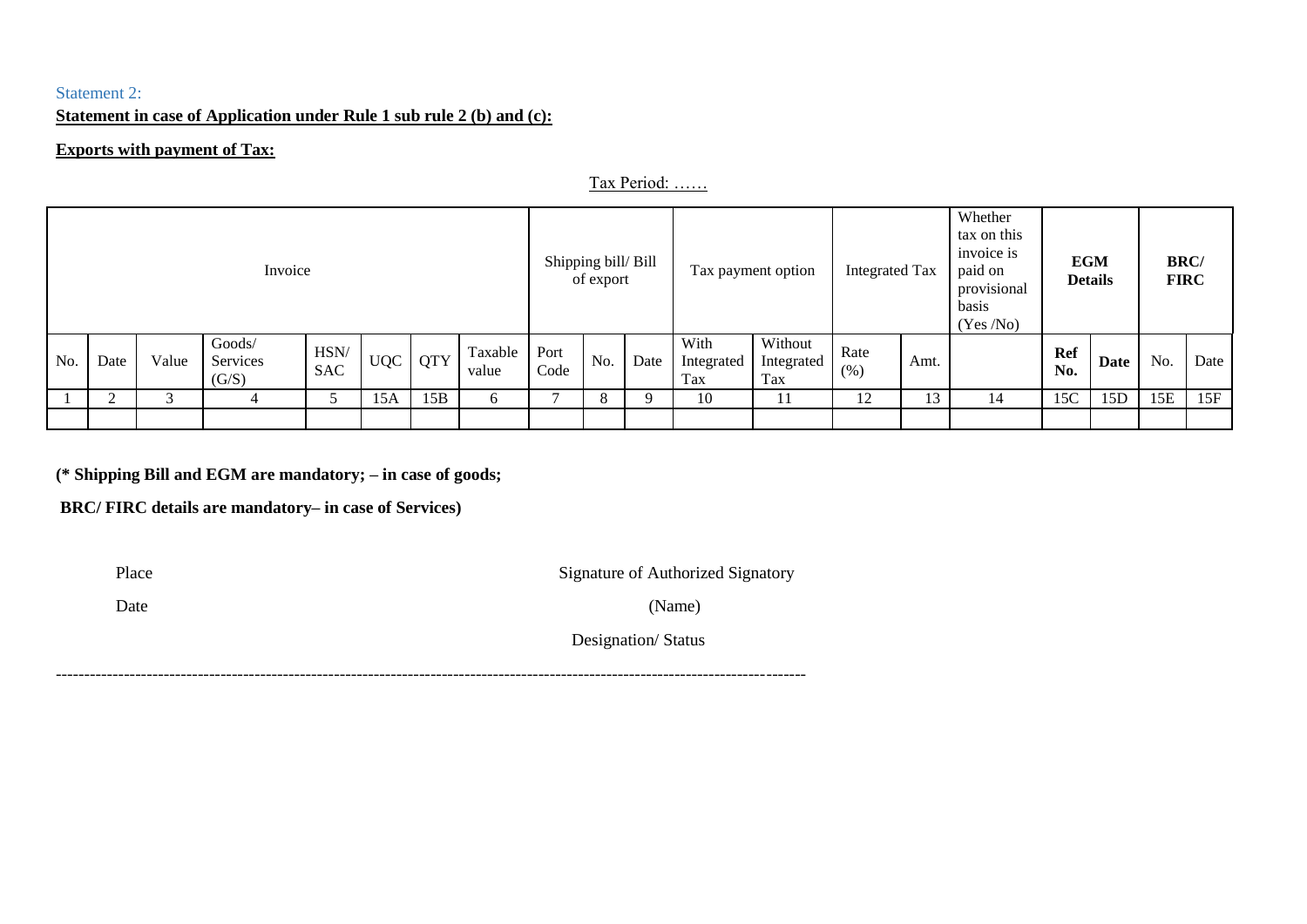# Statement 3: **Exports without payment of Tax:**

Tax Period: ……

|     |        |       | Invoice                     |                    |            |            |                  |              | Shipping bill/Bill<br>of export |      |                           | Tax payment option           | <b>Integrated Tax</b> |      | Whether<br>tax on this<br>invoice is<br>paid on<br>provisional<br>basis<br>(Yes/No) |            | <b>EGM</b><br><b>Details</b> |     | <b>BRC</b> /<br><b>FIRC</b> |
|-----|--------|-------|-----------------------------|--------------------|------------|------------|------------------|--------------|---------------------------------|------|---------------------------|------------------------------|-----------------------|------|-------------------------------------------------------------------------------------|------------|------------------------------|-----|-----------------------------|
| No. | Date   | Value | Goods/<br>Services<br>(G/S) | HSN/<br><b>SAC</b> | <b>UQC</b> | <b>QTY</b> | Taxable<br>value | Port<br>Code | No.                             | Date | With<br>Integrated<br>Tax | Without<br>Integrated<br>Tax | Rate<br>(% )          | Amt. |                                                                                     | Ref<br>No. | Date                         | No. | Date                        |
|     | $\sim$ | 3     |                             |                    | 15A        | 15B        | 6                |              | 8                               | Q    | 10                        | 11                           | 12                    | 13   | 14                                                                                  | 15C        | 15D                          | 15E | 15F                         |
|     |        |       |                             |                    |            |            |                  |              |                                 |      |                           |                              |                       |      |                                                                                     |            |                              |     |                             |

**(\* Shipping Bill and EGM – in case of goods are mandatory;**

**BRC/ FIRC details are mandatory– in case of Services)** 

Place Signature of Authorized Signatory

Date (Name)

Designation/ Status

------------------------------------------------------------------------------------------------------------------------------------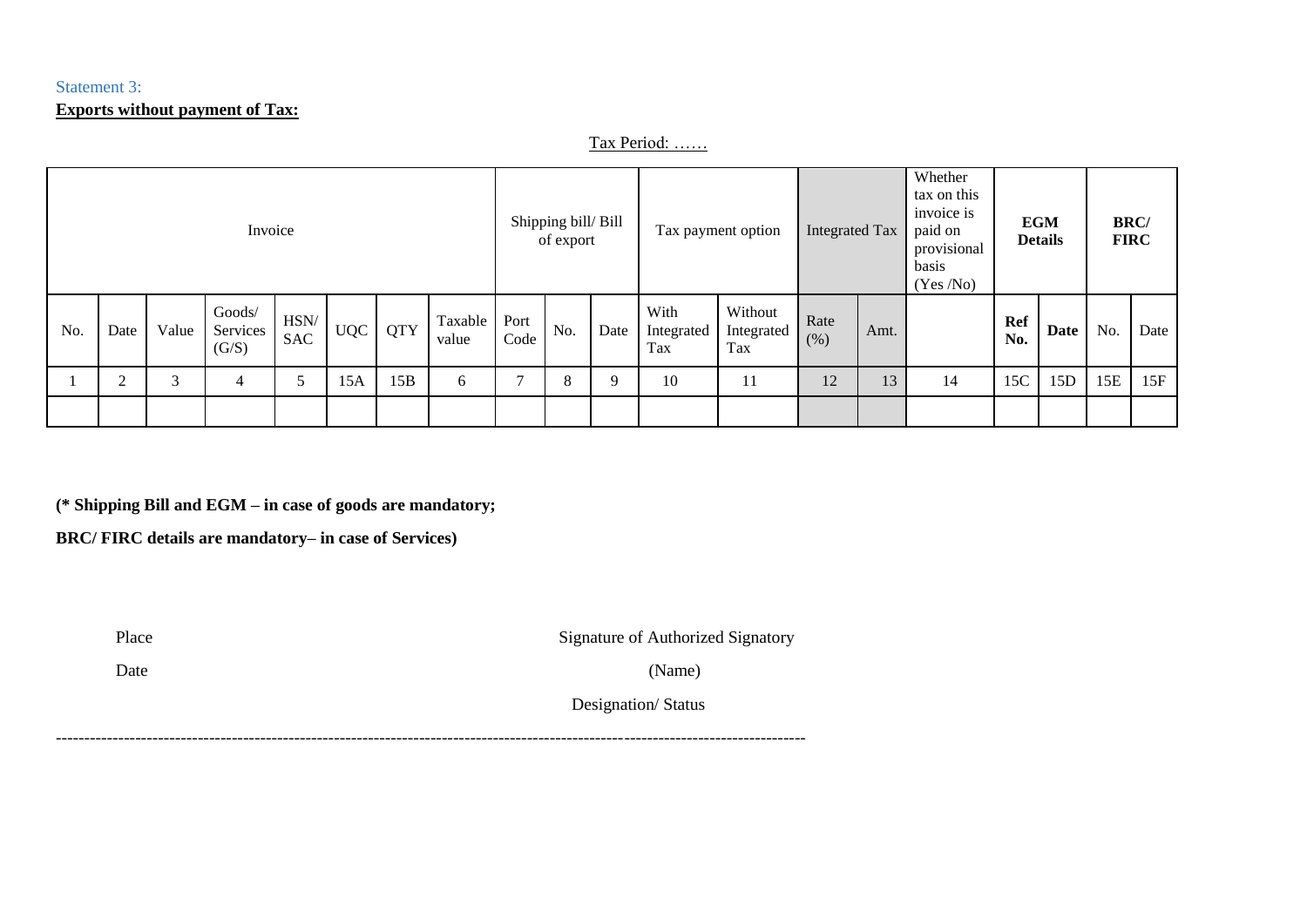### Statement 4:

### **Statement in case of Application under Rule 1 sub rule 2 (d) and (e):**

#### **Refund by the supplier of SEZ/ Developer:**

### **GSTR- 1 Table 5**

#### Tax Period: ……

| GSTIN/     |  | Invoice details                                                        |            |       |         |     | Integrated   | Tax   | Tax        | Central | State Tax/<br>UT Tax | Cess                                       |     | Col. Col.<br>16 | Col.<br>18 | Col.   Col.   Col.   Col.<br>1 Q | 20 | $\bigcap$ 1<br>∠ ⊥ | 22 |     | ARE  | Date of<br>Receipt | Payment<br>Details |      |
|------------|--|------------------------------------------------------------------------|------------|-------|---------|-----|--------------|-------|------------|---------|----------------------|--------------------------------------------|-----|-----------------|------------|----------------------------------|----|--------------------|----|-----|------|--------------------|--------------------|------|
| <b>UIN</b> |  | $\log \frac{ Goods }{HSN}$ Taxable<br>No. Date Value services<br>(G/S) | <b>SAC</b> | Value | UQC QTY |     | Rate<br>(% ) | Amt l | Rate<br>(% | Amt     | Rate<br>(% )         | Rate<br>$\left  \text{Amt} \right _{(NA)}$ | Amt |                 |            |                                  |    |                    |    | No. | Date |                    | Ref<br>No.         | Date |
|            |  |                                                                        |            |       | 23A     | 23B |              |       | 10         |         |                      | 14                                         | 15  | 16              | 18         | 19                               | 20 | 21                 | 22 | 23C | 23D  | 23E                | 23F                | 23G  |
|            |  |                                                                        |            |       |         |     |              |       |            |         |                      |                                            |     |                 |            |                                  |    |                    |    |     |      |                    |                    |      |

Col. 16: POS (only if different from the location of recipient)

- Col. 17: Whether supply made to SEZ / SEZ developer (Yes / No)
- Col. 18: Tax option for supplies made to SEZ / SEZ developer (With Integrated Tax/ Without Integrated Tax)
- Col. 19: Deemed Exports (Yes/No)
- Col. 20: whether supply attracts reverse charge (Yes / No)
- Col. 21: Whether tax on this invoice is paid on provisional basis (Yes /No)
- Col. 22: GSTIN of e-commerce operator (if applicable)
- Col. 23 C/D: ARE (Application for Removal of Export)
- Col. 23 E: Date of receipt by SEZ/ Developer (as per re warehousing certificate)
- Col. 23 F/G: Particulars of Payment Received
- **(\* In case of Goods: ARE and Date of Receipt by SEZ/ Developer are mandatory;**

### **In case of Services: Particulars of Payment Received is mandatory)**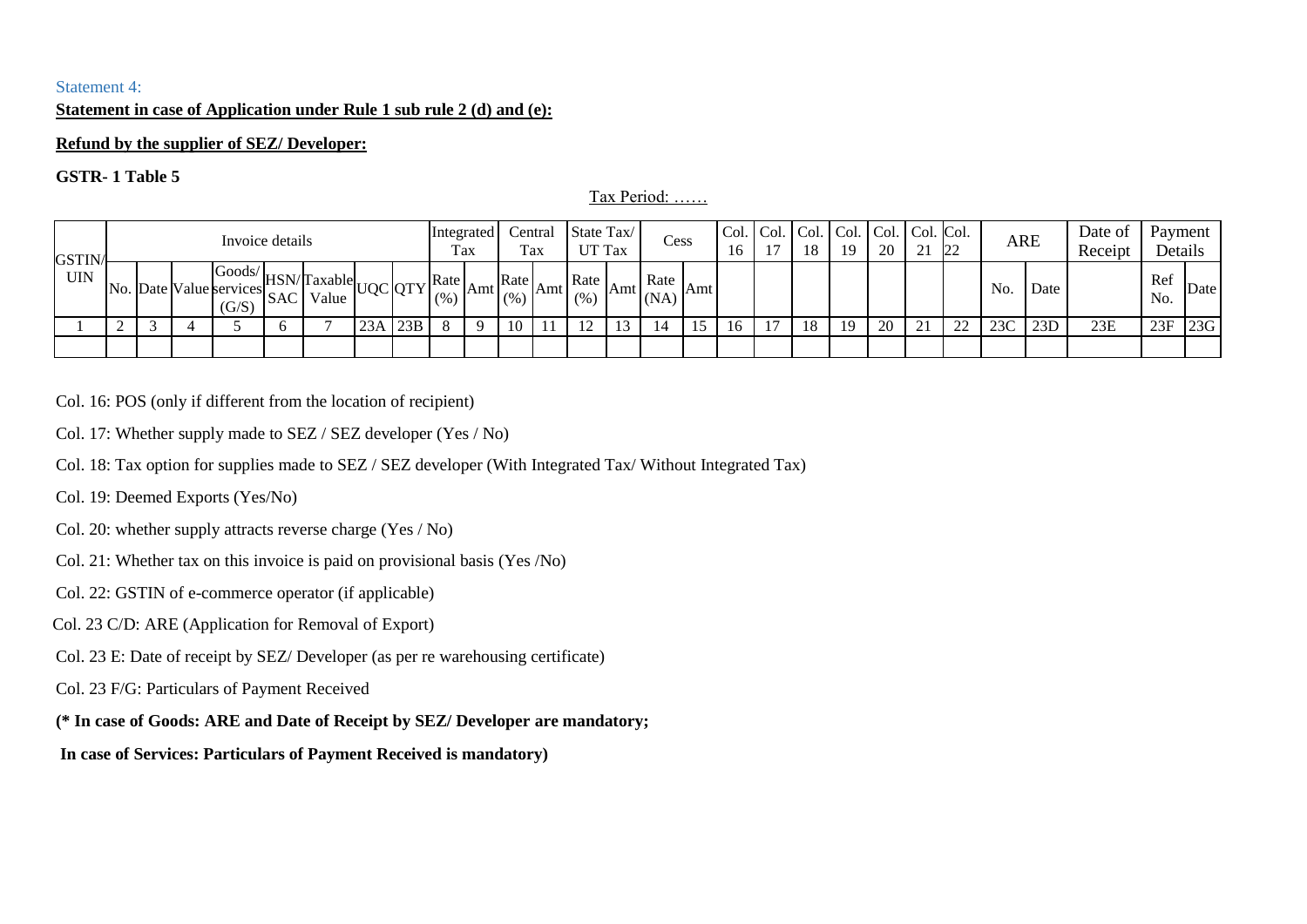### **GSTR 5- Table 6**

Tax Period: ……

| Col. |     |  | Invoice details                                          |      |         |     |                       | Integrated<br>Tax |      | Central Tax  |     | State Tax/<br>UT Tax                     | Cess                             |      |              |            |    |     | Col. Col. Col. Col. Col. | ARE |      | Date of | Payment<br>Details |     |
|------|-----|--|----------------------------------------------------------|------|---------|-----|-----------------------|-------------------|------|--------------|-----|------------------------------------------|----------------------------------|------|--------------|------------|----|-----|--------------------------|-----|------|---------|--------------------|-----|
|      | No. |  | Goods/<br>Date Value Services $SAC$ $\cup \cup$<br>(G/S) | HSN/ | UQC QTY |     | Taxable Rate<br>Value | (% )              | Amt. | Rate<br>(% ) |     | Rate<br>$\mathbb{R}$ Amt. $\mathbb{Q}_6$ | Rate<br>$\mathbb{R}$ Amt. $(NA)$ | Amt. |              | $16$ 17 18 |    | -19 | 120                      | No. | Date | Receipt | Ref No. Date       |     |
|      |     |  |                                                          |      | 21A     | 21B |                       |                   |      | 10           | 11I | 12                                       | 14                               |      | $16 \mid 17$ |            | 18 | 19  | <sup>20</sup>            | 21C | 21D  | 21E     | 21F                | 21G |
|      |     |  |                                                          |      |         |     |                       |                   |      |              |     |                                          |                                  |      |              |            |    |     |                          |     |      |         |                    |     |

Col. 1: GSTIN / UIN/ Name of the un registered recipient (Supplier to SEZ/ Developer)

Col. 16: POS (only if different from the location of recipient)

Col. 17: Whether supply made to SEZ / SEZ developer (Yes / No)

- Col. 18: Tax option for supplies made to SEZ / SEZ developer (With Integrated Tax/ Without Integrated Tax)
- Col. 19: Deemed Exports (Yes/No)
- Col. 20: Whether tax on this invoice is paid on provisional basis (Yes /No)
- Col. 21 C/D: ARE (Application for Removal of Export)
- Col. 21 E: Date of receipt by SEZ/ Developer (as per re warehousing certificate)
- Col. 21 F/G: Particulars of Payment Received
- **(\* In case of Goods: ARE and Date of Receipt by SEZ/ Developer are mandatory;**

## **In case of Services: Particulars of Payment Received is mandatory)**

Place Signature of Authorized Signatory

Date (Name)

Designation/ Status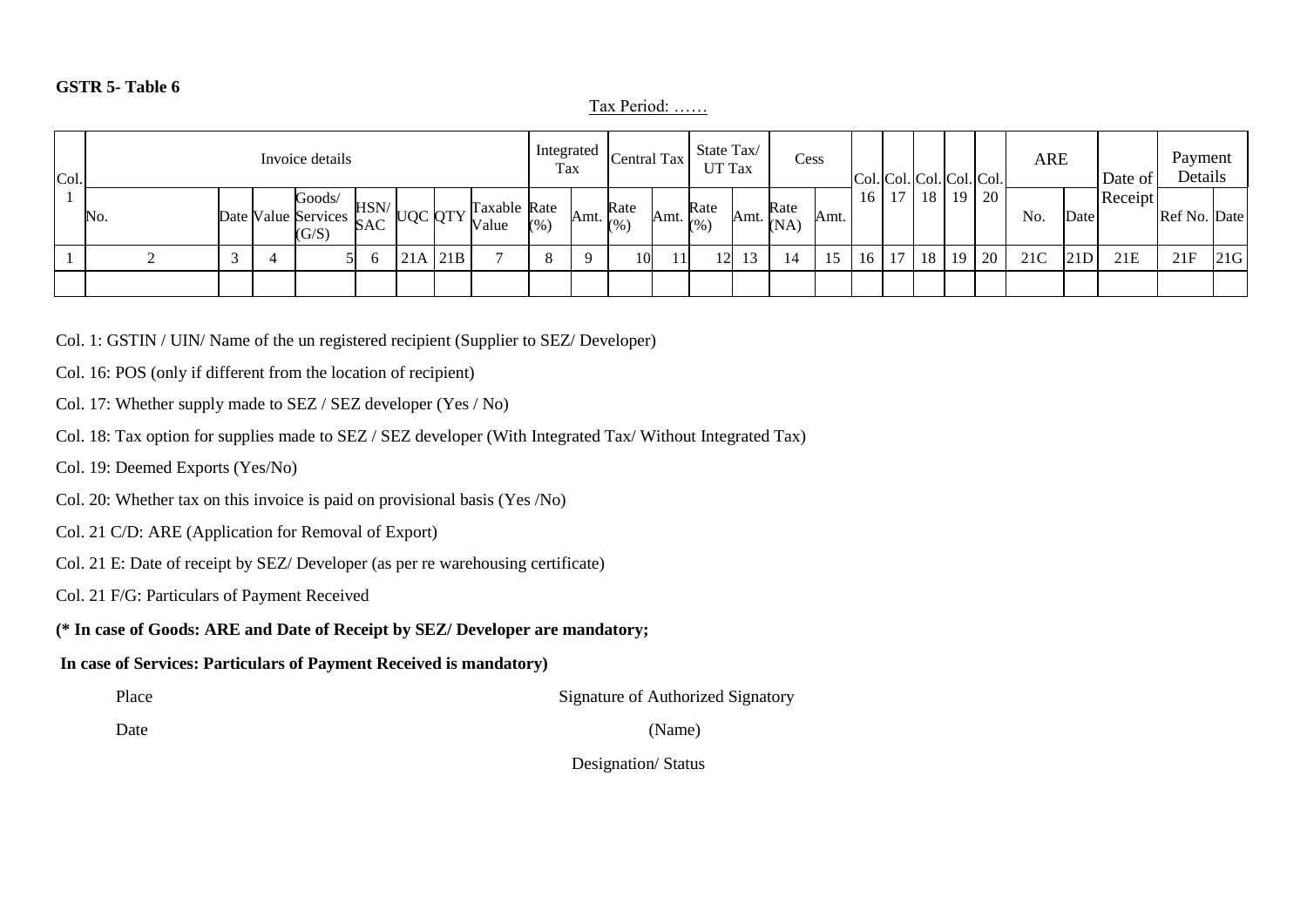## Statement 5:

## **Statement in case of Application under Rule 1 sub rule 2 (d) and (e):**

### **Refund by the EOU/ Recipient of Deemed Exports:**

Tax Period: ……

| GSTIN/<br>Name of<br>unregistered |                        |      | Invoice details                             |   |                                 |         | State (in<br>case of<br>lunregistered_ | Integrated<br>Tax |    | Tax               | Central                                 | Tax/UT<br>Tax | State | <b>CESS</b>                                             |    | 17 |    | Col.Col.Col.<br>$18$ 19 |                                | Col. 20/21/22/23 |                    |      | ARE |      | Date of<br>Receipt |
|-----------------------------------|------------------------|------|---------------------------------------------|---|---------------------------------|---------|----------------------------------------|-------------------|----|-------------------|-----------------------------------------|---------------|-------|---------------------------------------------------------|----|----|----|-------------------------|--------------------------------|------------------|--------------------|------|-----|------|--------------------|
| supplier                          | $\overline{\text{No}}$ | Date | Goods/<br>Value Services SAC value<br>(G/S) |   | HSN/Taxable <sub>UQC</sub> QTYl |         | supplier)                              | Rate<br>(% )      |    | $\text{Amt.}$ (%) | Rate $\lambda$ mt. $\left(\% \right)$ 1 |               |       | $\sim$ Amt. $Rate$ Amt. $\left \text{Kate}\right $ Amt. |    |    |    |                         | Integrated Central Tax/<br>Tax | Tax              | State<br>UT<br>Tax | Cess | No. | Date |                    |
|                                   | $\bigcap$              |      |                                             | 6 |                                 | 24A 24B | 8                                      | - q               | 10 |                   | 12                                      | 13            | 14    | 15                                                      | 16 | 17 | 18 | 19                      | 20                             | 21               | 22                 | 23   | 24C | 24D  | 24E                |
|                                   |                        |      |                                             |   |                                 |         |                                        |                   |    |                   |                                         |               |       |                                                         |    |    |    |                         |                                |                  |                    |      |     |      |                    |
|                                   |                        |      |                                             |   |                                 |         |                                        |                   |    |                   |                                         |               |       |                                                         |    |    |    |                         |                                |                  |                    |      |     |      |                    |

Col. 17: POS (only if different from the location of recipient)

Col. 18: Indicate if supply attracts reverse charge (Yes / No)

Col. 19: Eligibility of ITC as (inputs/capital goods/input services/ none)

Col. 20/21/22/23: Amount of ITC available

Col. 24 C/D: ARE (Application for Removal of Export)

Col. 24 E: Date of receipt by SEZ/ Developer (as per re warehousing certificate)

## **(\* In case of Goods: ARE and Date of Receipt are mandatory)**

Place Signature of Authorized Signatory

Date (Name)

Designation/ Status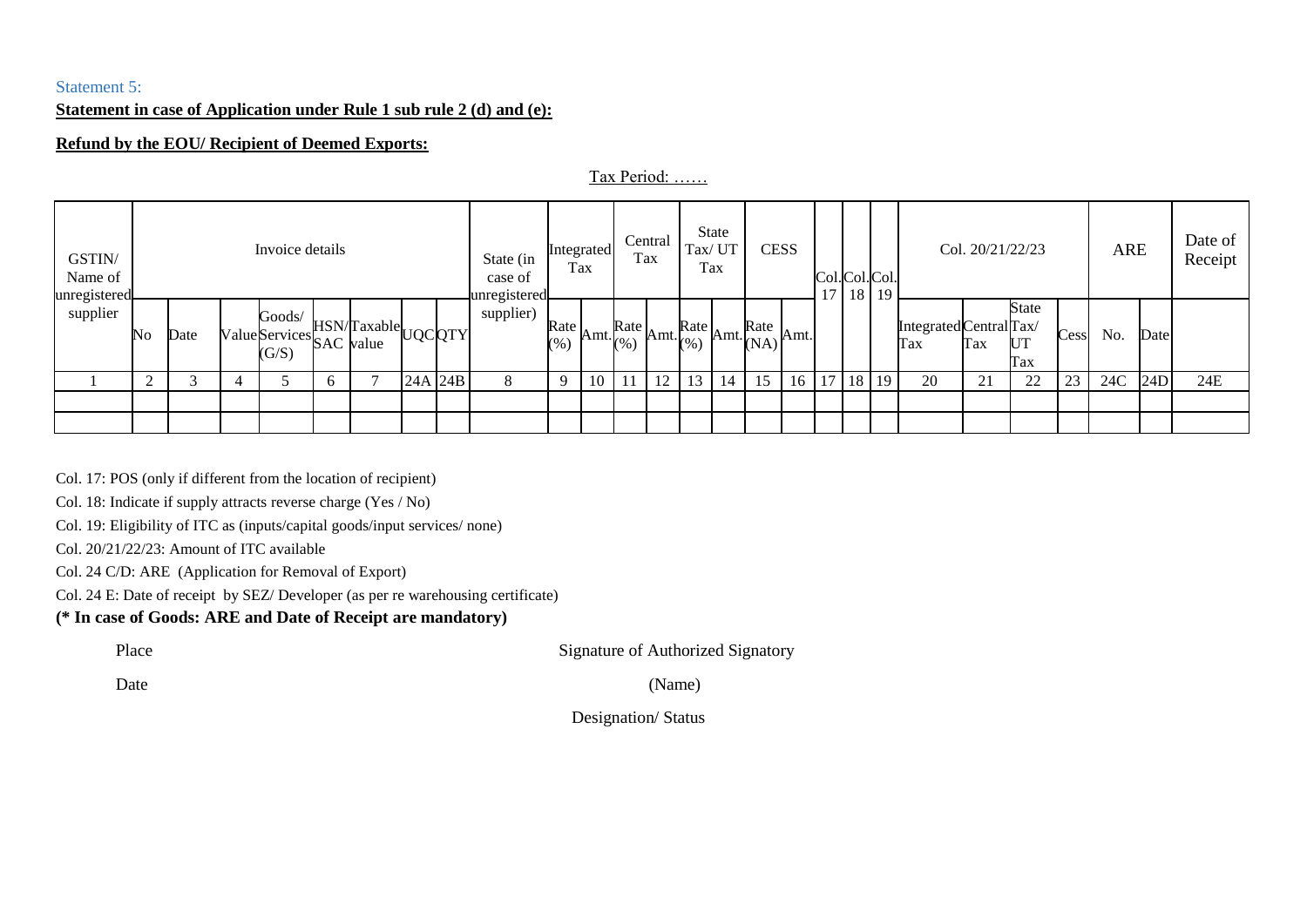# Statement 6:

# **Statement in case of Application filed under Rule 1(2)(j)**

## **[Refund u/s 77(1) & 77(2) -Tax wrongfully collected and paid ]**

**Order Details (issued in pursuance of Section 77 (1) and (2): Order No: Order Date:**

|                       |                |                                   |                 |   |                       |                |                     |      | GSTIN/ UIN   Details of invoice covering transaction considered as intra -State / inter-State transaction earlier |                   |             |                  |      | Transaction which were held inter State / intra-State supply subsequently |
|-----------------------|----------------|-----------------------------------|-----------------|---|-----------------------|----------------|---------------------|------|-------------------------------------------------------------------------------------------------------------------|-------------------|-------------|------------------|------|---------------------------------------------------------------------------|
| Name<br>(in case B2C) |                |                                   | Invoice details |   | Integra<br>ted<br>Tax | Central<br>Tax | <b>State</b><br>Tax | Cess | Place of Supply<br>(only if different<br>from the location                                                        | Integrated<br>Tax | Central Tax | <b>State Tax</b> | Cess | Place of Supply<br>(only if different<br>from the location                |
|                       | No.            | Value<br>Date<br>Taxable<br>Value |                 |   | Amt                   | Amt            | Amt                 | Amt  | of recipient)                                                                                                     | Amt               | Amt         | Amt              | Amt  | of recipient)                                                             |
|                       | $\overline{2}$ | 3                                 | 4               | 5 | 6                     | $\overline{ }$ | 8                   | 10   | 11                                                                                                                | 12                | 13          | 14               | 15   | 16                                                                        |
|                       |                |                                   |                 |   |                       |                |                     |      |                                                                                                                   |                   |             |                  |      |                                                                           |